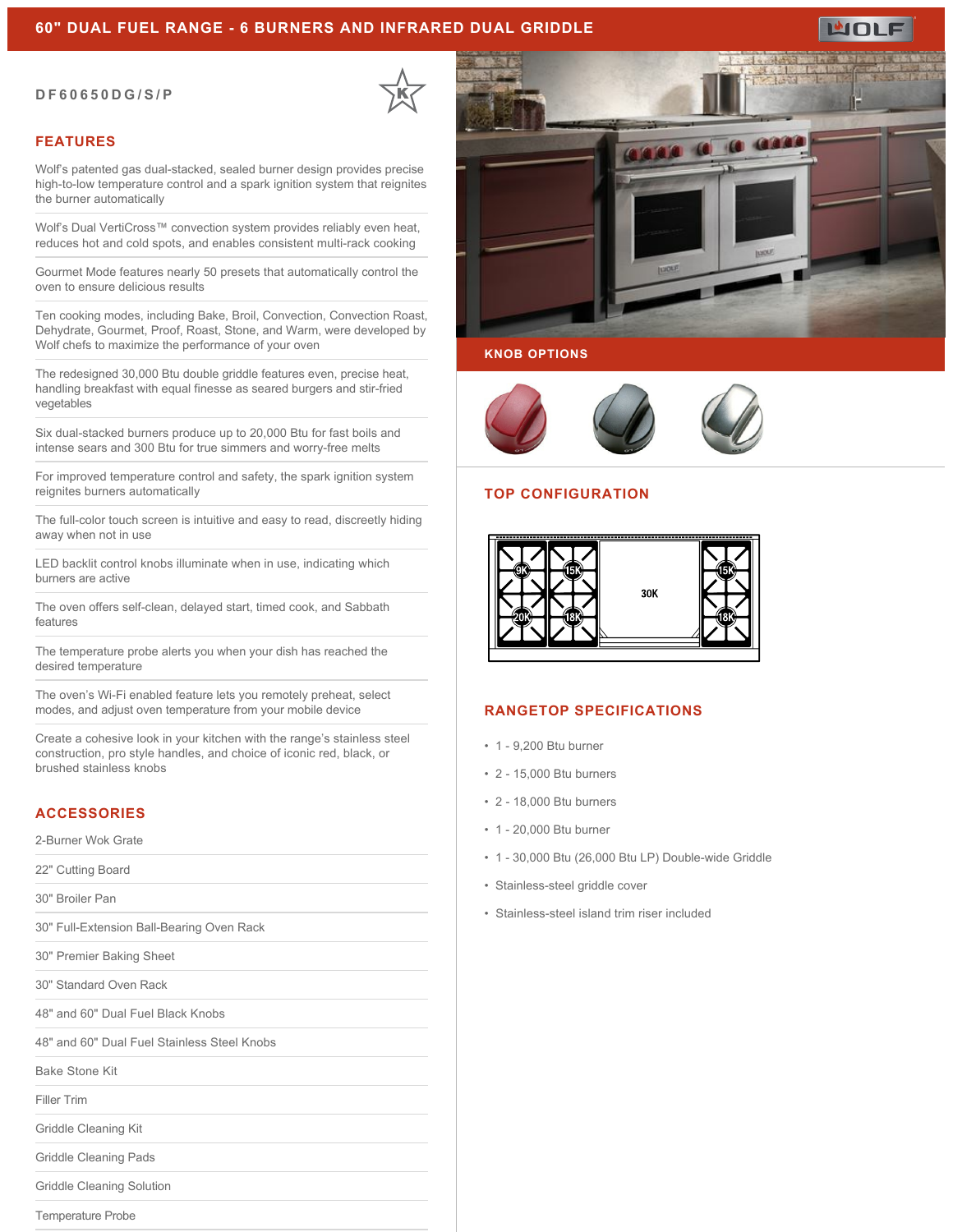Signature red, black or stainless steel control knobs

Rear Caster Covers

Front Leg Extension Covers

Stainless Steel Kickplates

5" and 10" stainless steel risers, and 20" riser with shelf

Accessories available through an authorized dealer. For local dealer information, visit [subzero-wolf.com/locator.](http://www.subzero-wolf.com/locator)

Specifications are subject to change without notice. This information was generated on March 12, 2021. Verify specifications prior to finalizing your cabinetry/enclosures.